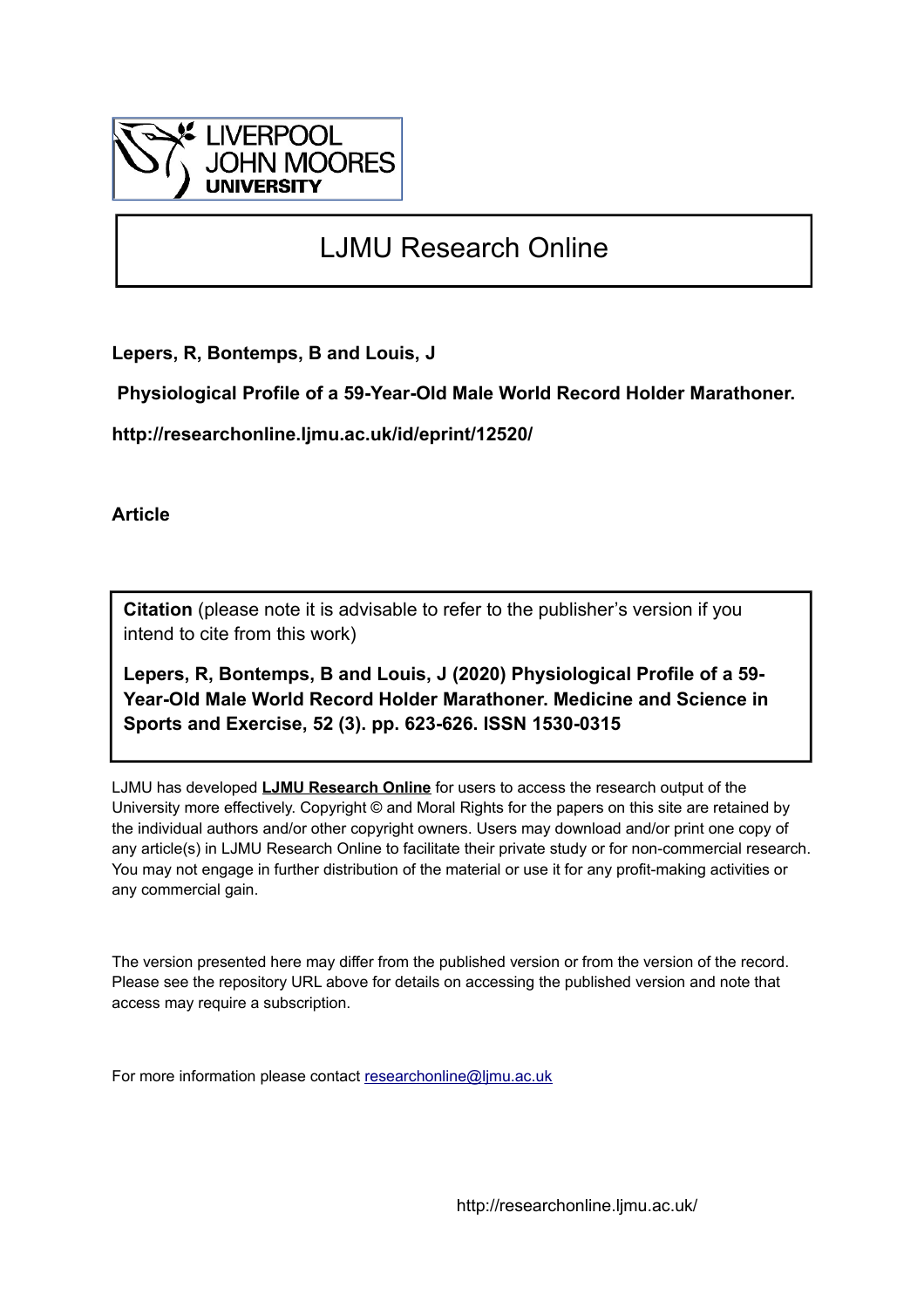| $\mathbf{1}$         | Physiological profile of a 59-year-old male - World record holder -                                                                                 |                                                                                                           |  |
|----------------------|-----------------------------------------------------------------------------------------------------------------------------------------------------|-----------------------------------------------------------------------------------------------------------|--|
| 2                    |                                                                                                                                                     | marathoner                                                                                                |  |
| 3                    |                                                                                                                                                     |                                                                                                           |  |
| 4<br>5               |                                                                                                                                                     |                                                                                                           |  |
| 6                    |                                                                                                                                                     | <b>Article type: Case report</b>                                                                          |  |
| $\overline{7}$       |                                                                                                                                                     |                                                                                                           |  |
| $\, 8$<br>9          |                                                                                                                                                     | <b>Authors:</b> Romuald Lepers <sup>1</sup> , Bastien Bontemps <sup>2,3</sup> , Julien Louis <sup>3</sup> |  |
| 10<br>11             | <b>Affiliations:</b>                                                                                                                                |                                                                                                           |  |
| 12<br>13<br>14       | <sup>1</sup> INSERM UMR1093, CAPS, Faculty of Sport Sciences, University of Bourgogne Franche-<br>Comté, Dijon, France                              |                                                                                                           |  |
| 15<br>16<br>17       | <sup>2</sup> Unité de Recherche Impact de l'Activité Physique sur la Santé (UR IAPS $N^{\circ}201723207F$ )<br>University of Toulon, Toulon, France |                                                                                                           |  |
| 18<br>19<br>20<br>21 | <sup>3</sup> Research Institute for Sport and Exercise Sciences, Liverpool John Moores University,<br>Liverpool, UK                                 |                                                                                                           |  |
| 22                   | <b>Corresponding author:</b>                                                                                                                        | <b>Romuald Lepers</b>                                                                                     |  |
| 23                   |                                                                                                                                                     | Laboratoire INSERM UMR1093                                                                                |  |
| 24                   |                                                                                                                                                     | <b>CAPS</b> – Faculty of Sport Sciences                                                                   |  |
| 25                   |                                                                                                                                                     | University of Bourgogne Franche-Comté, Dijon, France                                                      |  |
| 26                   |                                                                                                                                                     | E-mail: romuald.lepers@u-bourgogne.fr                                                                     |  |
| 27<br>28<br>29<br>30 | <b>Short title:</b> Physiological profile of a 59-year-old ex-Olympian athlete                                                                      |                                                                                                           |  |
| 31                   | <b>Conflicts of interest</b>                                                                                                                        |                                                                                                           |  |
| 32                   | All authors declare no conflicts of interest. Results of the present study do not constitute                                                        |                                                                                                           |  |
| 33                   |                                                                                                                                                     | endorsement by ACSM and are presented honestly without fabrication or falsification data.                 |  |
| 34                   |                                                                                                                                                     |                                                                                                           |  |
| 35                   | <b>Funding disclosure</b>                                                                                                                           |                                                                                                           |  |
| 36                   | This work did not receive any specific grant from funding agencies in the public, commercial                                                        |                                                                                                           |  |
| 37                   | or not-for-profit sectors.                                                                                                                          |                                                                                                           |  |
| 38                   |                                                                                                                                                     |                                                                                                           |  |
| 39                   |                                                                                                                                                     |                                                                                                           |  |
| 40<br>41             |                                                                                                                                                     |                                                                                                           |  |
|                      |                                                                                                                                                     |                                                                                                           |  |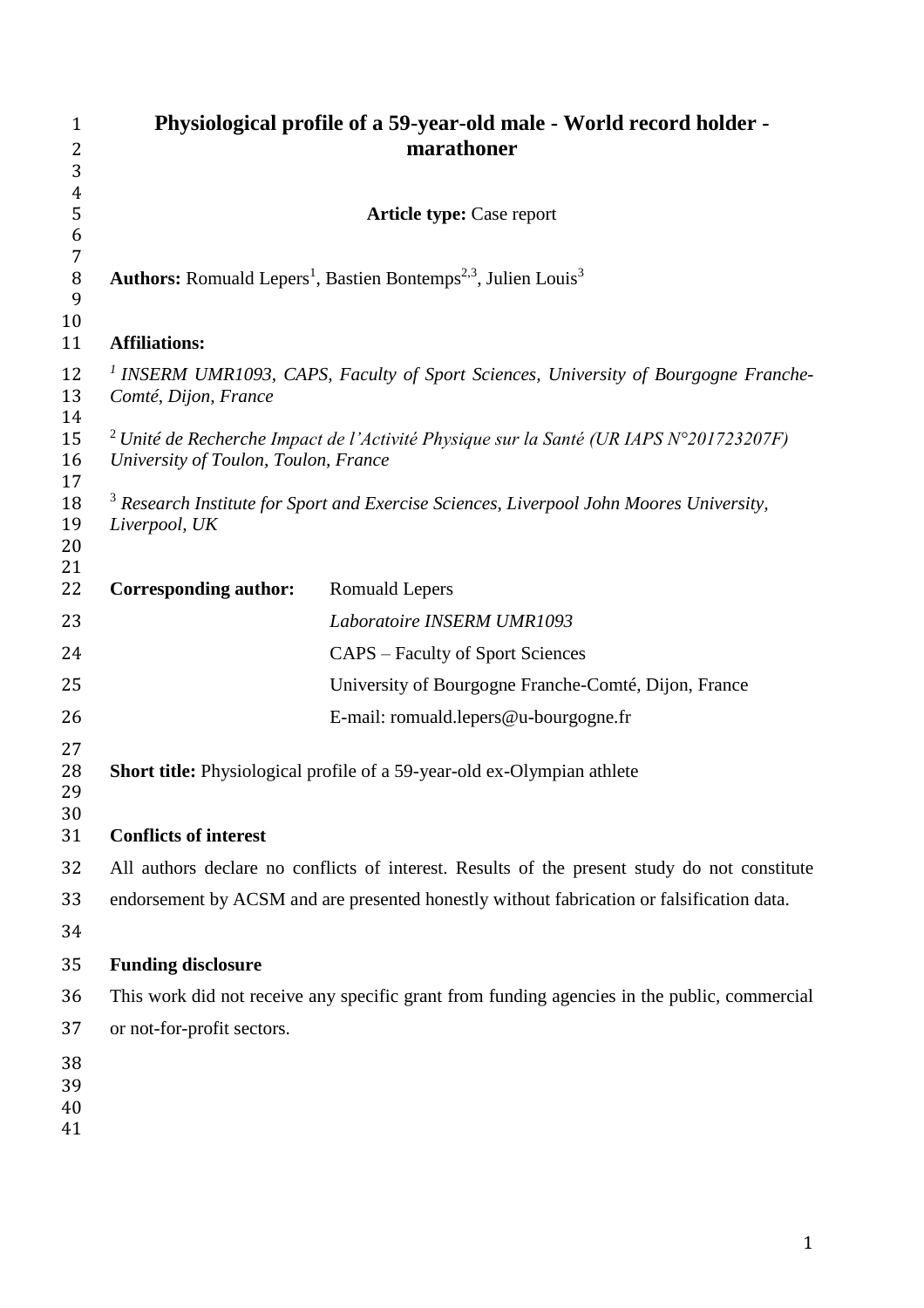#### **ABSTRACT**

 **Purpose**: This study assessed the cardiorespiratory capacity and running economy of a 59-year- old ex-Olympian athlete who ran a marathon in 2:30:15 in 2019. The athlete retired from running at 32 years old (best marathon performance: 2:13:59) for a 16-year period after his participation at the Olympics.

48 **Methods**: Heart rate (HR), oxygen uptake (VO<sub>2</sub>), ventilation (VE), blood lactate concentration

 (La), step frequency (SF) and running economy (RE) were measured during a treadmill-running test.

51 **Results**: His HR<sub>max</sub>, VE<sub>max</sub>, La<sub>max</sub>, VO<sub>2max</sub> were 165 beats.min<sup>-1</sup>, 115 l.min<sup>-1</sup>, 5.7 mmol.l<sup>-1</sup> and 52 65.4 ml.kg<sup>-1</sup>.min<sup>-1</sup>, respectively. At his marathon pace, his RE was 210 ml.kg<sup>-1</sup>.km<sup>-1</sup> with a SF 53 of 199 $\pm$ 0.55 s.min<sup>-1</sup> and his oxygen uptake corresponded to 91% of his VO<sub>2max</sub>.

 **Conclusion**: This study shows that despite a 16-year break in training, this 59-year old former Olympian marathoner has managed to limit the age-related decline in performance to ~5% per decade. More generally, these data suggest that high level endurance masters athletes can limit the age-related decline in endurance performance at least until the age of 60 years and can 58 preserve their ability to sustain high intensity effort ( $> 90\%$  of VO<sub>2max</sub>) for long duration (2-3h) exercises.

# **Key Words**: AGING, RUNNING, MASTER ATHLETE, OXYGEN CONSUMPTION, AEROBIC EXERCISE, ENDURANCE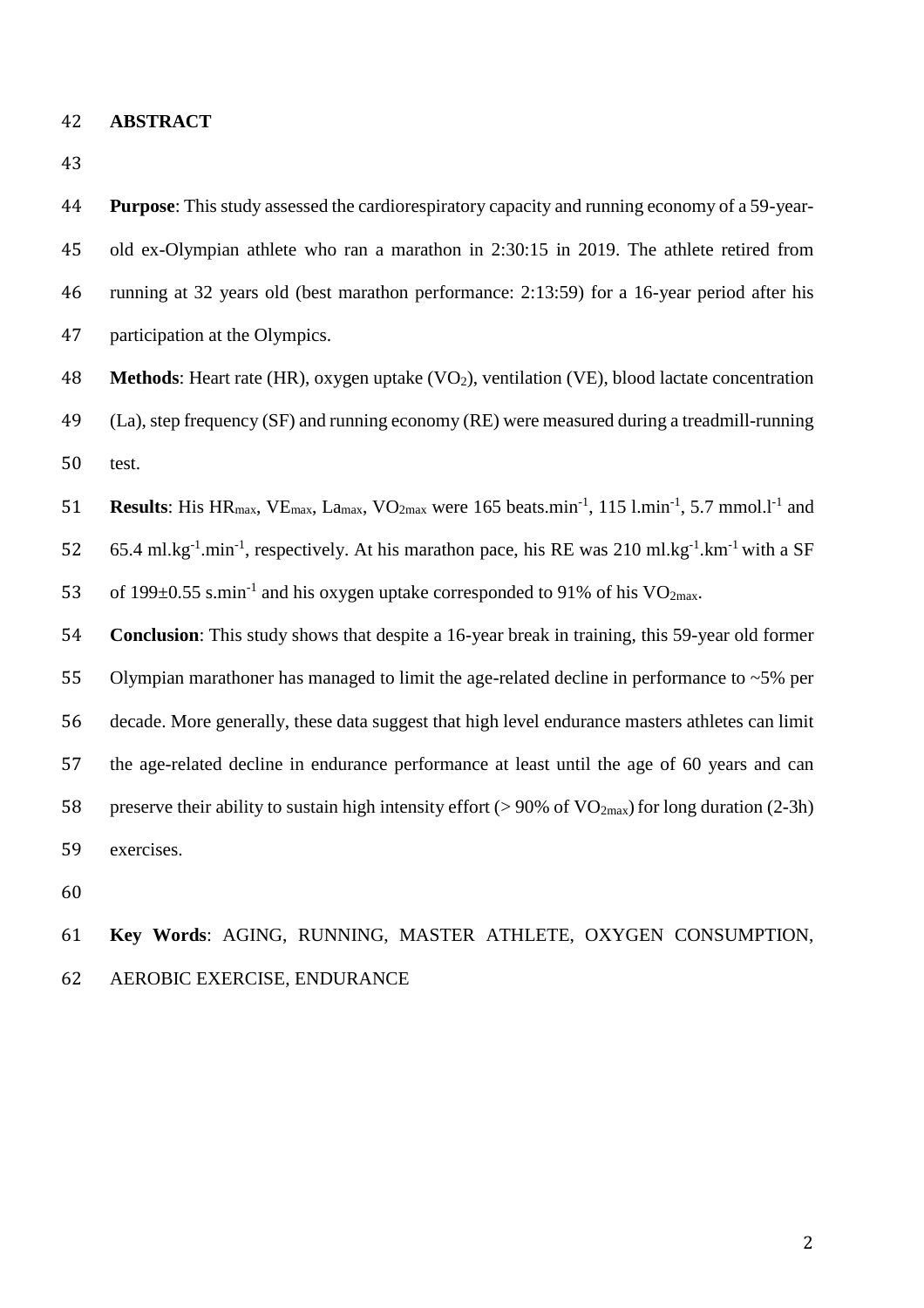#### **INTRODUCTION**

 While physical exercise during youth and adulthood might help reach old ages with a remarkable aerobic fitness compared to sedentary individuals, keeping physical activity levels high in later years seems to be a prerequisite to attenuate the age-related decline in cardiorespiratory capacity (1). Masters athletes are unique in that they have chronically undertaken high levels of physical activity until an advanced age. These athletes strive to maintain performances they achieved at younger ages, even though athletic performance inevitably declines with aging (2). Peak endurance performance is generally maintained until ∼35 years of age, followed by modest decreases until 50–60 years, with progressively steeper declines thereafter (3). The master athlete's model represents a valuable source of insight into human's ability to maintain peak physical performance and physiological function with aging. In the present study, we evaluated the cardiorespiratory capacity and running economy of a 59-year-old former Olympian athlete who ran a marathon in 2:30:15 in 2019, establishing a new single age marathon World record (www.arrs.run/SA\_Mara.htm). This study is unique in the sense that this athlete had a 16-year break in training following his participation at the Olympics at the age of 32 (best marathon performance: 2:13:59) before resuming at the age of 48. Moreover, despite his long running break, his decline in performance over a 27-year period (from 32 to 59 years) corresponds to only 11%, a decrease that is exceptionally low since after 35 years the decline in performance is generally of 7-10% per decade.

- 
- **METHODS**

**Subject**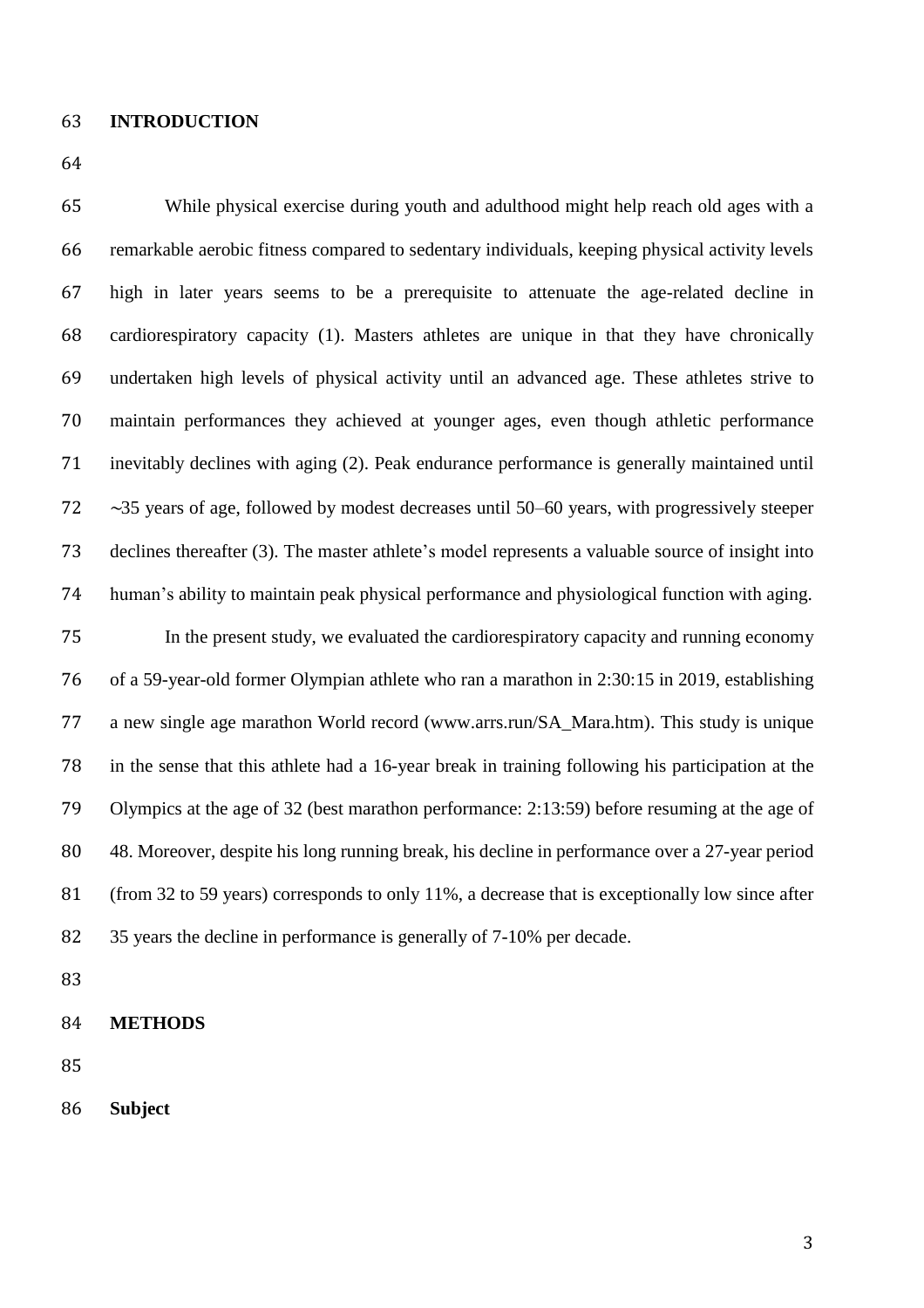At the date of the evaluation (July 2019), the athlete was a 59 years old Irish Caucasian, living in Northern Ireland. He was 169 cm high and weighted 61.2 kg (his weight was around 64 kg during his thirties). His total body fat measured via Dual-energy X-ray absorptiometry (Hologic QDR Series, USA) was 10.9 %. The athlete was an elite full-time runner from the age of 21 to 32. He retired from running and any other type of structured exercise training following his participation at the 1992 Olympics marathon. After a 16-year break, he resumed training at 93 the age of 48 and competed in running events from 5-km to marathon. On April  $7<sup>th</sup>$  2019, the 94 athlete ran the Rotterdam marathon in 2:30:15 (average speed  $16.85 \text{ km.h}^{-1}$ ). Although the athlete did not have a precise training diary, he recognized that he could run up to 160 km per week during specific training periods for the marathon. The athlete's training routine usually consisted in running twice a day with a long run (25-30 km) on the weekend and no rest day. He did not perform any structured high intensity training sessions as he reported preferring to race at local competitions in preparation for his main goals.

 The athlete volunteered for the study and was informed about its nature and aims, as well as the associated risks and discomfort prior to giving his oral and written consent to participate in the investigation. The protocol was in conformity with the Declaration of Helsinki (last modified in 2013). The experimental protocol was approved by the Research Ethics Committee of Liverpool John Moores University.

#### **Performance testing**

 Performance testing was performed on a motorized treadmill (HP Cosmos, Germany) and consisted of a submaximal running economy (RE) test followed by an incremental running 110 test until volitional exhaustion (maximal oxygen consumption -  $VO_{2max}$  - test). Oxygen uptake was measured using indirect calorimetry via an automated open circuit system (Oxycon Pro,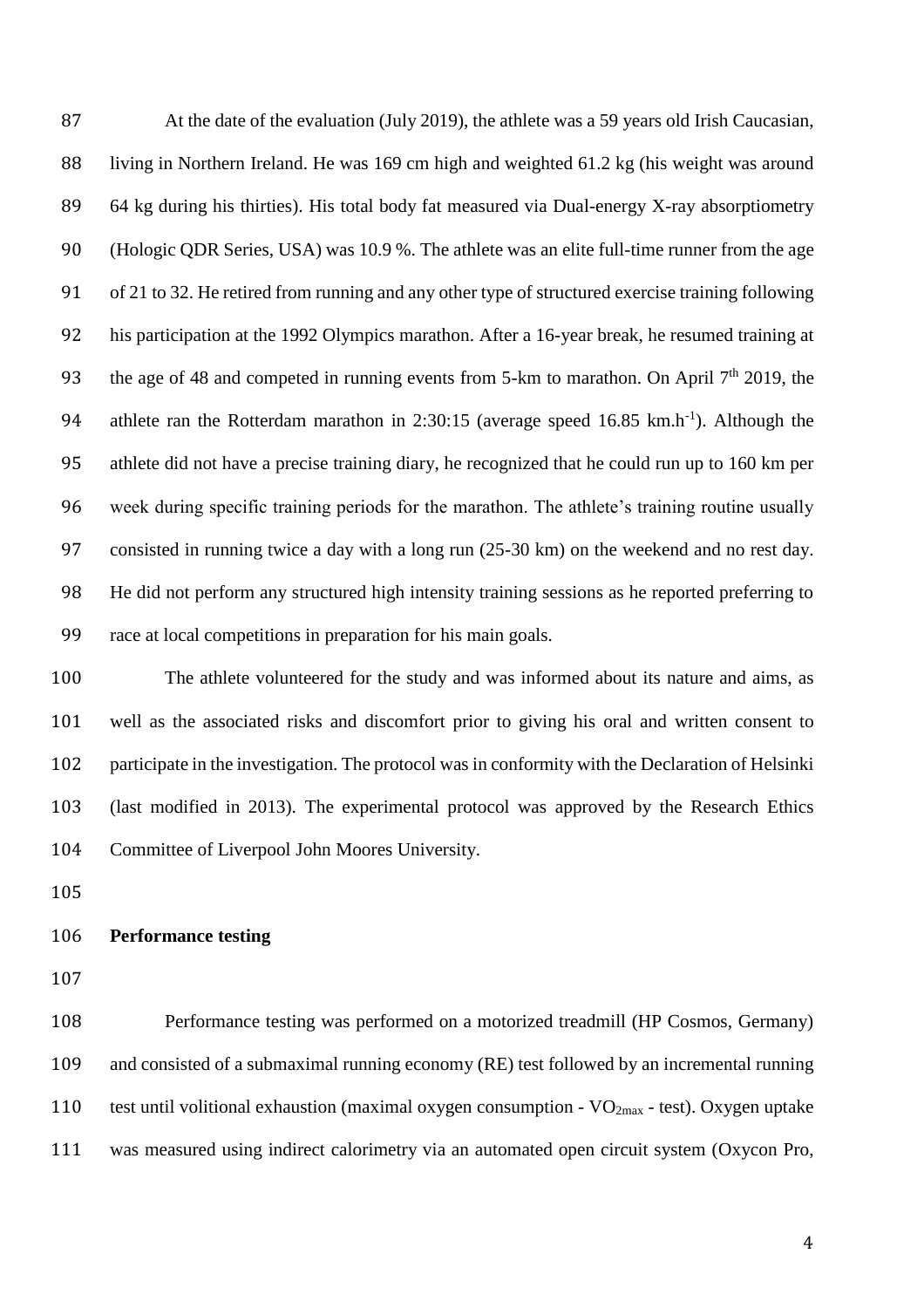Carefusion, Germany). Heart rate (HR) was monitored via a Polar V800 heart rate monitor (Polar, Finland). We used the same testing protocol as Robinson et al. (4) but with higher running velocities. In brief, after completion of a 6-min warm-up at running velocities varying 115 from 12 to 15 km.h<sup>-1</sup>, the athlete ran at four pre-selected velocities (15, 16, 17, 18 km.h<sup>-1</sup>) for 5 min with 5 min of passive recovery in between. Following the last RE stage, the athlete 117 performed the  $VO_{2max}$  test during which a velocity of 16 km.h<sup>-1</sup> was held constant while the treadmill gradient was increased by 1 % every minute until volitional exhaustion. A 30-s 119 interval containing the two highest 15-s  $O_2$  consumption values was used to determine VO<sub>2max</sub>. Blood lactate (La) was measured in finger-prick blood samples (50µl) using a portable lactate analyzer (Lactate Pro2, Arkray, Japan). Measurement was performed before and one minute 122 after each RE stage and after the VO<sub>2max</sub> test. A foot pod monitor (Stryd Powermeter, Boulder, CO, USA) was attached to the left shoe during the RE submaximal test in order to evaluate stride parameters. The *Stryd* foot pod is valid and reliable for the monitoring of step length and 125 step frequency at running speeds ranging from 8 to 20 km.h<sup>-1</sup> (5).

126

#### 127 **RESULTS**

128

129 The results of performance testing are presented in Figure 1. During the final increment 130 of the  $VO_{2max}$  test, maximal HR was 165 beats.min<sup>-1</sup>, maximal ventilation was 115 l.min<sup>-1</sup>, 131 maximal respiratory exchange ratio was 1.04, maximal lactate concentration was  $5.7 \text{ mmol.}1^{-1}$ 132 and  $VO_{2max}$  was 65.4 ml.kg<sup>-1</sup>.min<sup>-1</sup>. When comparing the athlete's  $VO_{2max}$  with the American 133 College of Sports Medicine average percentile values  $(6)$ , the athlete ranked above the 99<sup>th</sup> 134 percentile for his age group.

135 RE values calculated during the RE submaximal test were  $203 \text{ ml} \cdot \text{kg}^{-1} \cdot \text{km}^{-1}$ ,  $211 \text{ ml} \cdot \text{kg}^{-1}$ 136 <sup>1</sup>.km<sup>-1</sup>, 210 ml.kg<sup>-1</sup>.km<sup>-1</sup> and 206 ml.kg<sup>-1</sup>.km<sup>-1</sup>, at 15 km.h<sup>-1</sup>, 16 km.h<sup>-1</sup>, 17 km.h<sup>-1</sup> and 18 km.h<sup>-1</sup>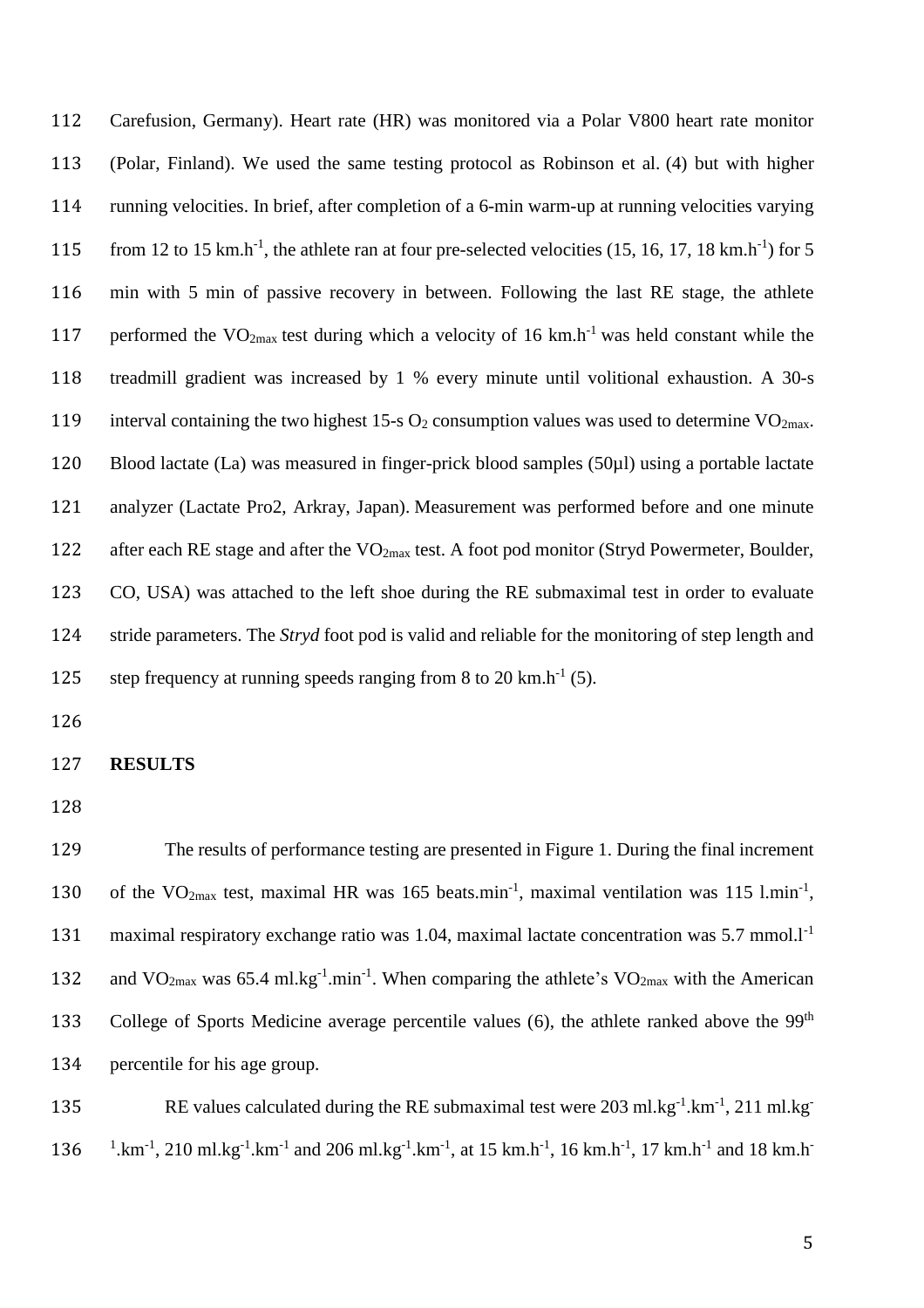137 <sup>1</sup>, respectively. At his record marathon pace, his oxygen uptake was approximately 59 ml.kg<sup>-</sup> 138 <sup>1</sup>.min<sup>-1</sup> and corresponded to 91 % of his VO<sub>2max</sub>, while HR corresponded to 93 % of his HR<sub>max</sub>. 

**DISCUSSION**

 This study reports the physiological profile of an ex-Olympian marathon runner who ran a marathon in 2:30:15 at the age of 59 despite a 16-year break in training between the age of 32 and 48 years.

 This master athlete has conserved a very high cardiorespiratory capacity as shown 146 through a VO<sub>2max</sub> of 65.4 ml.kg<sup>-1</sup>.min<sup>-1</sup>. In comparison, Heath et al. (7) found a mean VO<sub>2max</sub> of 147 58.7 ml.kg<sup>-1</sup> min<sup>-1</sup> in a group of highly trained runners aged 59 $\pm$ 6 years. VO<sub>2max</sub> values of ~30 148 ml.kg<sup>-1</sup> and  $\sim$ 45 ml.kg<sup>-1</sup>.min<sup>-1</sup> are classically reported in sedentary peers (8) and age-matched well-trained runners, (9) respectively.

 This very high VO2max for the age likely contributed to the exceptional marathon 151 performance, associated with a very good specific endurance capacity at marathon pace (10). Indeed, the results showed that at his record marathon pace the athlete's oxygen uptake 153 corresponded to 91% of his  $VO_{2max}$ , as it is reported in top class marathon runners (11). These data are in accordance with the study of Robinson et al. (4) who reported the physiological profile of a 70-year-old master athlete who ran a marathon in 2:54:23 (World record time for 156 men over 70 years) and was able to sustain a running velocity eliciting 93% of  $VO<sub>2max</sub>$  during the marathon. These observations suggest that compared to young runners, master's runners 158 might be able to run closer to their  $VO_{2max}$  for the duration of the marathon (12).

 Running economy is clearly important to running performance (13). Despite his age, 160 this master athlete has maintained a good running economy close to 210 ml.kg $^{-1}$ .km $^{-1}$  at his marathon pace. This running economy value corresponds to those measured by Billat et al. (11)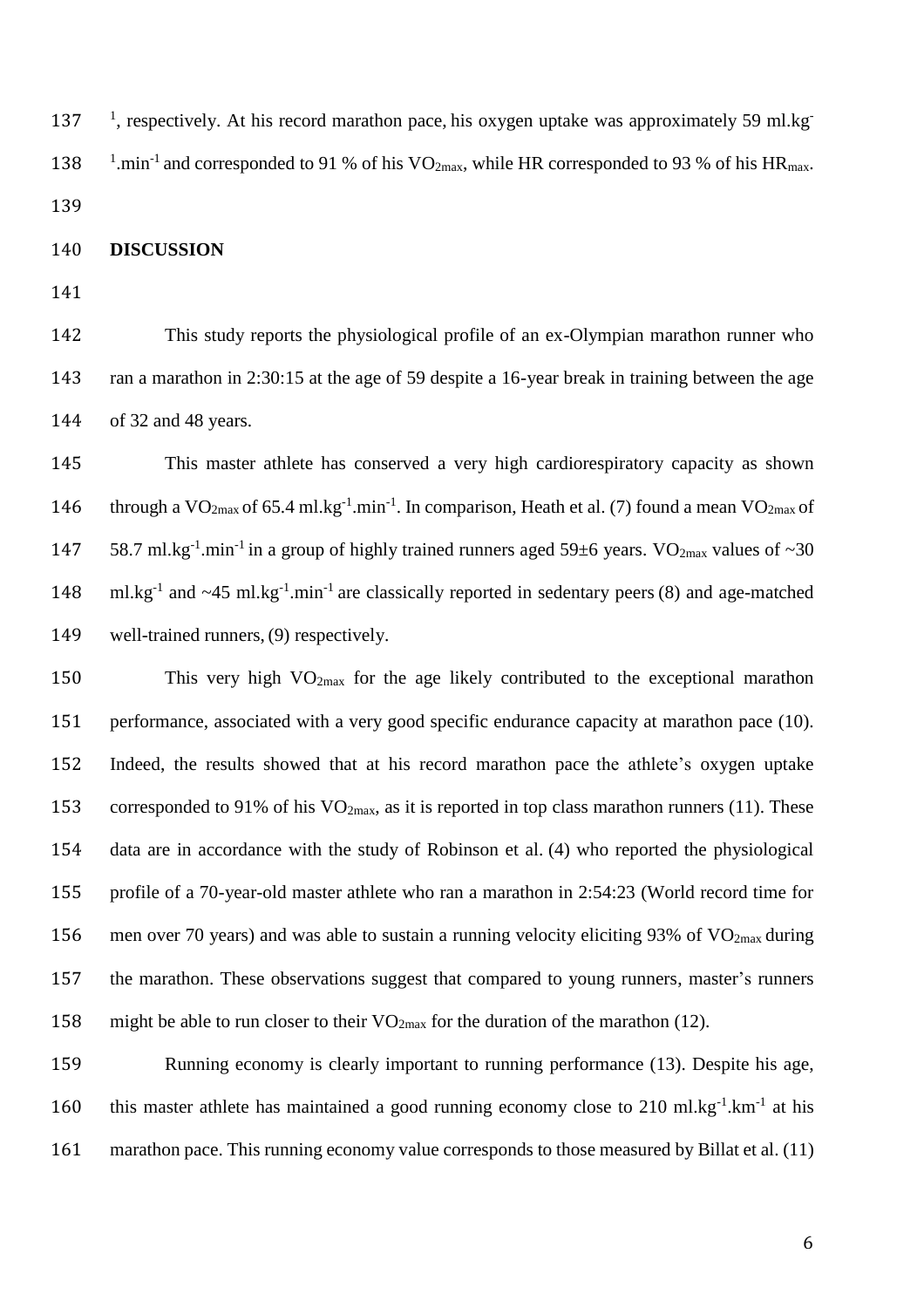in top class male European marathon runners (marathon performance time < 2:12:00) but remains higher to those measured in elite East African runners such as Eritrean runners who 164 reach 180-190 ml.kg<sup>-1</sup>.km<sup>-1</sup> (14). Running economy has been found to decrease with aging in Olympic-caliber running athletes when they stop competitions (1). In our case study, the 166 maintenance of a high training volume associated with a high step frequency (199 $\pm$ 0.55 s.min-<sup>1</sup> at 17 km.h<sup>-1</sup>) could explain the good running economy of this master athlete (15).

 Could we predict the marathon running performance of the present athlete at the age of 70? Supposing that this athlete will be able to maintain a high level of training in the future 170 with a decline in  $VO_{2max}$  of 7% in the next decade (16), his  $VO_{2max}$  would be 60 ml.kg<sup>-1</sup>.min<sup>-1</sup> 171 at 70 years old. This extrapolated  $VO_{2max}$  value at the age of 70 would be much higher than that 172 of the current over 70 years marathon World record holder which was 47 ml.kg<sup>-1</sup>.min<sup>-1</sup> (4) and 173 to our knowledge, close to the highest VO<sub>2max</sub> value ever reported in the literature for this age (17). The age-related change in running economy has been scarcely described in the literature. Everman et al. (1) found an increase in running economy of about 5% per decade in former elite distance runners, but these runners had stopped competitions. We can expect that with training maintenance, the running economy of the present athlete would increase by less than 178 3%, corresponding to a running economy of 216 ml.kg<sup>-1</sup>.km<sup>-1</sup> at the age of 70. Finally, if we 179 assume that his ability to sustain an intensity close to 90% of  $VO_{2max}$  during the marathon would not decline with age, the equation of di Prampero et al. (18) predicts a running speed of 4.16 181 m.s<sup>-1</sup> at the age of 70, the equivalent of completing a marathon in 2 h 49 min - a time that is 5 min faster than the current marathon World record time for men over 70 years.

 A limitation of this study is the absence of comparative physiological data for this athlete when he was young at the top of his career. Such data would provide information on whether the subject's physiological capacities declined linearly or in a disparate manner. Furthermore, some differences in physiological parameters such as running economy could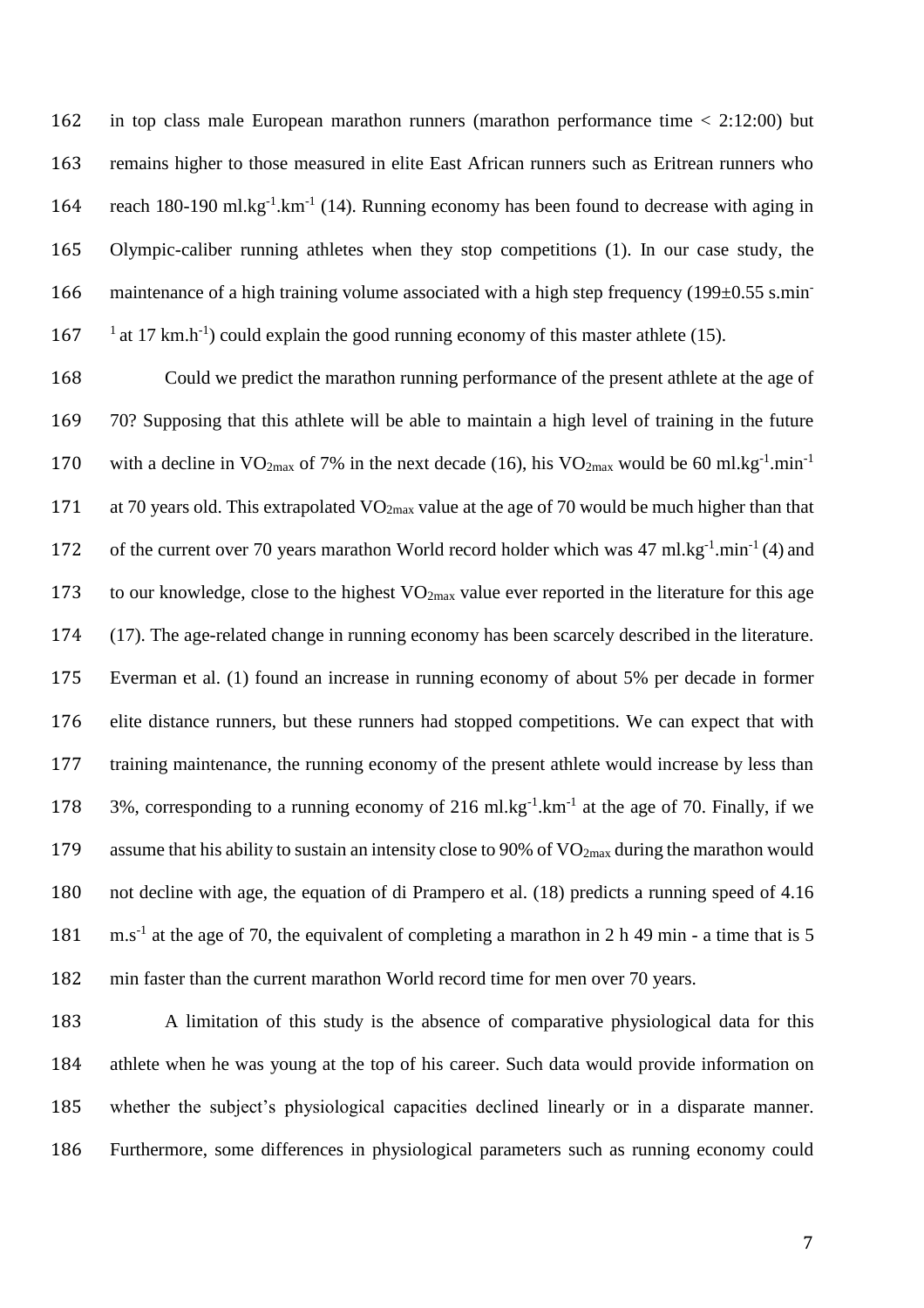occur between treadmill running and overground running though they are probably minor for well-trained runners (19).

| 189        | In conclusion, this study shows that despite a 16-year break in training, this 59-year old                             |  |  |
|------------|------------------------------------------------------------------------------------------------------------------------|--|--|
| 190        | former Olympian marathoner has managed to limit the age-related decline in performance by                              |  |  |
| 191        | maintaining a high VO <sub>2max</sub> and remarkable ability to sustain a high percentage of VO <sub>2max</sub> during |  |  |
| 192        | the marathon. More generally, these data suggest that it might be possible to limit the age-                           |  |  |
| 193        | related decline in endurance performance to $~5\%$ per decade at least until the age of 60 years                       |  |  |
| 194        | by maintaining a high training volume. Our data also suggest that endurance masters athletes                           |  |  |
| 195        | could preserve their ability to sustain high intensity efforts (at least 90% of $VO2max$ ) for long                    |  |  |
| 196        | duration (2-3h) exercises. Further research is needed to better understand the conditions                              |  |  |
| 197        | required to maintain such remarkable endurance capacity with aging.                                                    |  |  |
| 198        |                                                                                                                        |  |  |
| 199<br>200 | <b>ACKNOWLEDGEMENTS</b>                                                                                                |  |  |
| 201<br>202 | The authors would like to thank Thomas Cattagni for his helpful suggestions.                                           |  |  |
| 203        |                                                                                                                        |  |  |
| 204        |                                                                                                                        |  |  |
| 205        | <b>REFERENCES</b>                                                                                                      |  |  |
| 206        |                                                                                                                        |  |  |
| 207        | 1. Everman S, Farris JW, Bay RC, Daniels JT. Elite Distance Runners: A 45-Year Follow-up.                              |  |  |
| 208        | Med Sci Sports Exerc. 2018;50(1):73-8.                                                                                 |  |  |
| 209        | 2. Lepers R, Stapley PJ. Masters athletes are extending the limits of human endurance                                  |  |  |
| 210        | performance. Front Physiol. 2016;7:613.                                                                                |  |  |
|            |                                                                                                                        |  |  |

- 3. Tanaka H, Seals DR. Endurance exercise performance in Masters athletes: age-associated
- changes and underlying physiological mechanisms. *J Physiol.* 2008;586(1):55-63.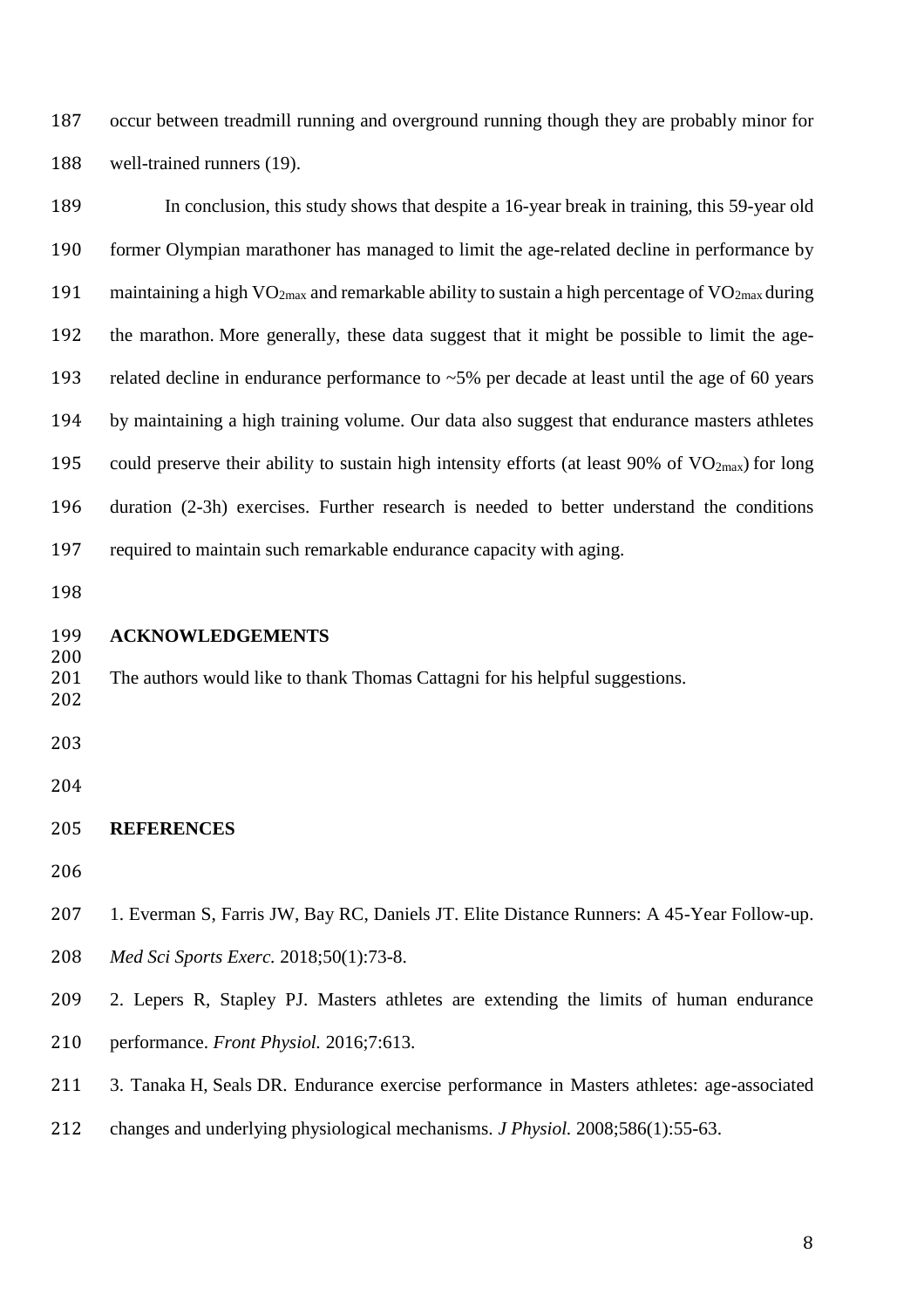4. Robinson AT, Watso JC, Babcok MC, Joyner MJ, Farquhar WB. Record-breaking performance in a 70-year-old marathoner. *N Engl J Med.* 2019;380:1485-6.

 5. Garcia-Pinillos F, Roche-Seruendo LE, Marcen-Cinca N, Marco-Contreras LA, Latorre- Roman PA. Absolute reliability and concurrent validity of the Stryd Sytem for the assessment of running stride kinematics at different velocities. *J Strength Cond Res. 2018*, doi: 10.1519/JSC.0000000000002595.

 6. Pescatello LS, Arena R, Riebe D, Thompson PD editors. ACSM's Guidelines for Exercise Testing and Prescription. 9th ed. Philadelphia (PA): Lippincott Williams & Wilkins; 2014. p. 84.

 7. Heath GW, Hagberg JM, Ehsani AA, Holloszy JO. A physiological comparison of young and older endurance athletes. *J Appl Physiol Respir Environ Exerc Physiol.* 1981;51(3):634-40.

 8. Kaminsky LA, Arena R, Myers J. Reference standards for cardiorespiratory fitness measured with cardiopulmonary exercise testing: Data from the fitness registry and the importance of exercise national database. *Mayo Clin Proc.* 2015;90:1515-23.

 9. Schroeder TE, Hawkins SA, Hyslop D, Vallejo AF, Jensky NE, Wiswell RA. Longitudinal change in coronary heart disease risk factors in older runners. *Age Ageing* 2007; 36:57-62.

- 231 10. Costill DL, Thomason H, Roberts E. Fractional utilization of the aerobic capacity during distance running. *Med Sci Sports Exerc.* 1973;5:248-52.
- 11. Billat VL, [Demarle A,](https://www.ncbi.nlm.nih.gov/pubmed/?term=Demarle%20A%5BAuthor%5D&cauthor=true&cauthor_uid=11740304) [Slawinski J,](https://www.ncbi.nlm.nih.gov/pubmed/?term=Slawinski%20J%5BAuthor%5D&cauthor=true&cauthor_uid=11740304) [Paiva M,](https://www.ncbi.nlm.nih.gov/pubmed/?term=Paiva%20M%5BAuthor%5D&cauthor=true&cauthor_uid=11740304) Koralsztein JP. Physical and training characteristics of top-class marathon runners. *[Med Sci Sports Exerc](https://www.ncbi.nlm.nih.gov/pubmed/11740304)*. 2001;33:2089-97.
- 12. Allen WK, Seals DR, Hurley BF, Ehsani AA, Hagberg JM. Lactate threshold and distance running performance in young and older endurance athletes. *J Appl Physiol* (1985).
- 1985;58(4):1281-4.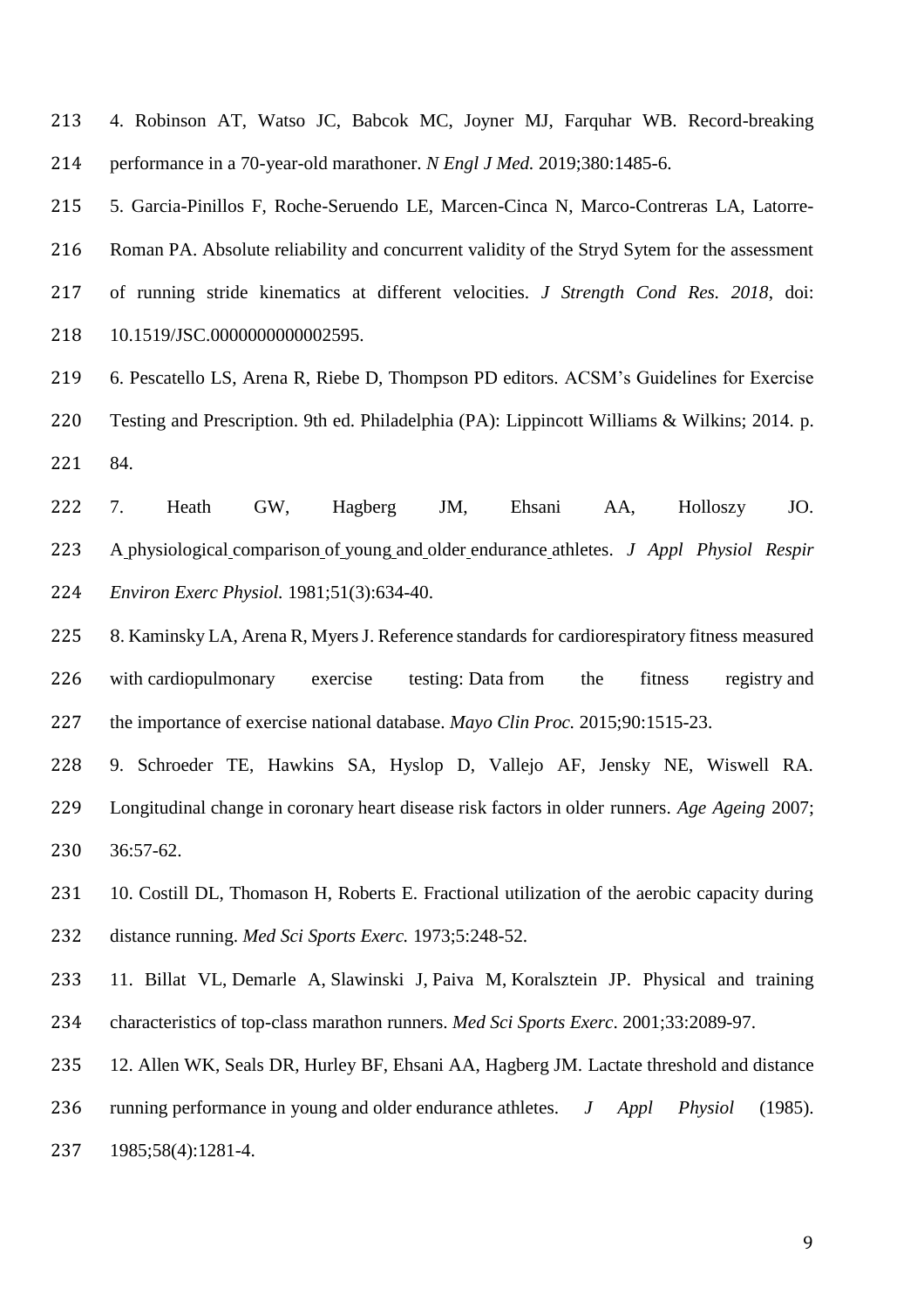- 13. Foster C, Lucia A. Running economy : the forgotten factor in elite performance. *Sports Med.* 2007;37(4-5):316-9.
- 14. Lucia A, Esteve-Lanao J, Oliván J, Gómez-Gallego F, San Juan AF, Santiago C, Pérez M, Chamorro-Viña C, Foster C. Physiological characteristics of the best Eritrean runners-exceptional running economy. *Appl Physiol Nutr Metab*. 2006;31(5):530-40.
- 15. Quinn TJ, Dempsey SL, LaRoche DP, Mackenzie AM, Cook SB. Step frequency training improves running economy in well-trained female runners. *J Strength and Cond Research.*
- 2019 doi: 10.1519/JSC.0000000000003206.
- 16. Trappe SW, Costill DL, Vukovich MD, Jones J, Melham T. Aging among elite distance runners: a 22-yr longitudinal study. *J Appl Physiol* (1985). 1996;80(1):285-90.
- 17. Maud PJ, Pollock ML, Foster C, Anholm JD, Guten G, Al-Nouri M, Hellman C, Schmidt
- DH. Fifty years of training and competition in the marathon: Wally Hayward, age 70-a physiological profile. *S Afr Med J.* 1981 ;31;59(5):153-7.
- 18. di Prampero PE, Atchou G, Bruckner JC, Moia C. The energetics of endurance running. *Eur J Appl Physiol Occup Physiol.* 1986;55: 259–66.
- 19. Miller JR, Van Hooren B, Bishop C, Buckley JD, Willy RW, Fuller JT. A Systematic Review and Meta-Analysis of Crossover Studies Comparing Physiological, Perceptual and Performance Measures between Treadmill and Overground Running. *Sports Med.* 2019;49(5):763-82.
- 
- 
- 
-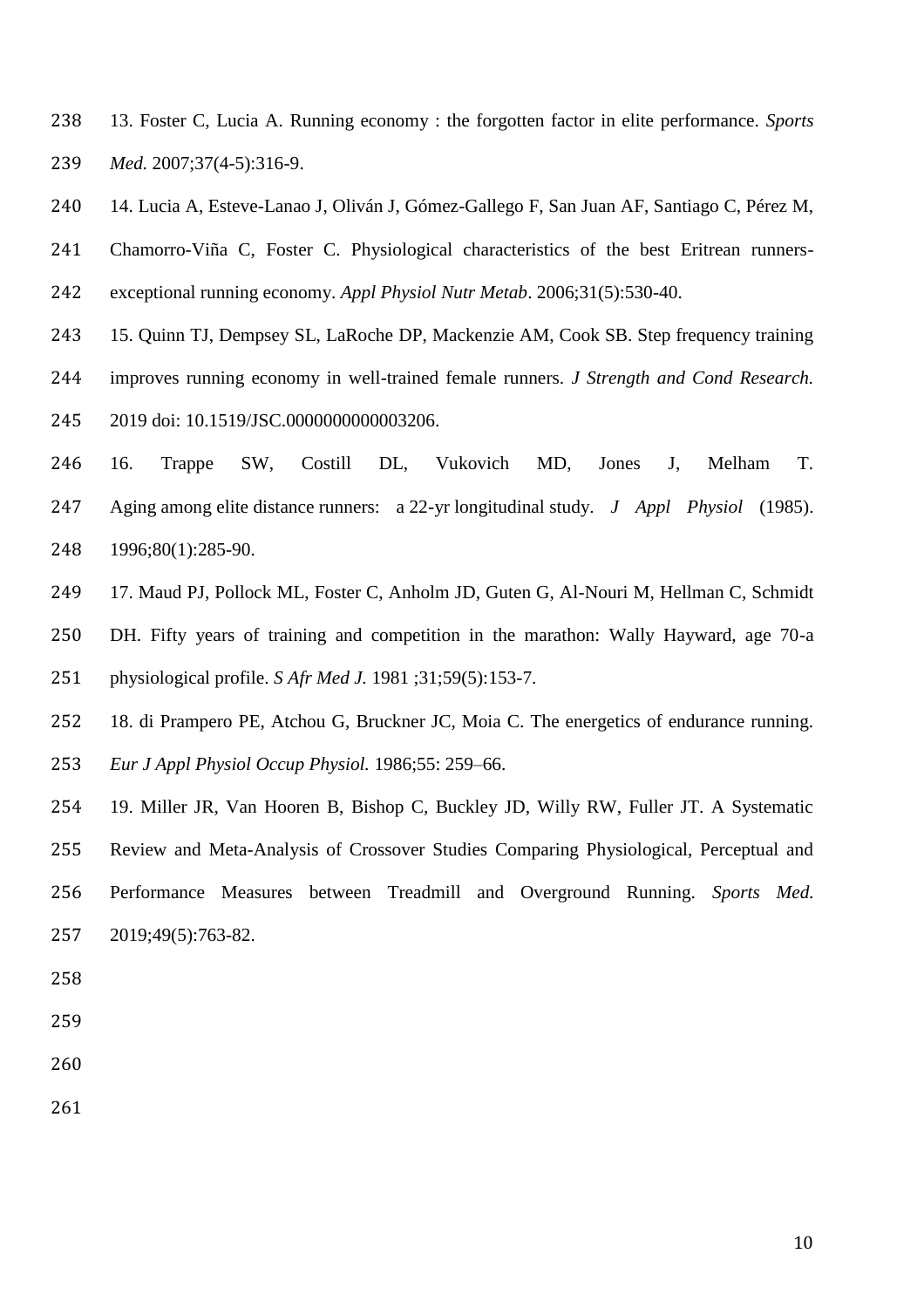